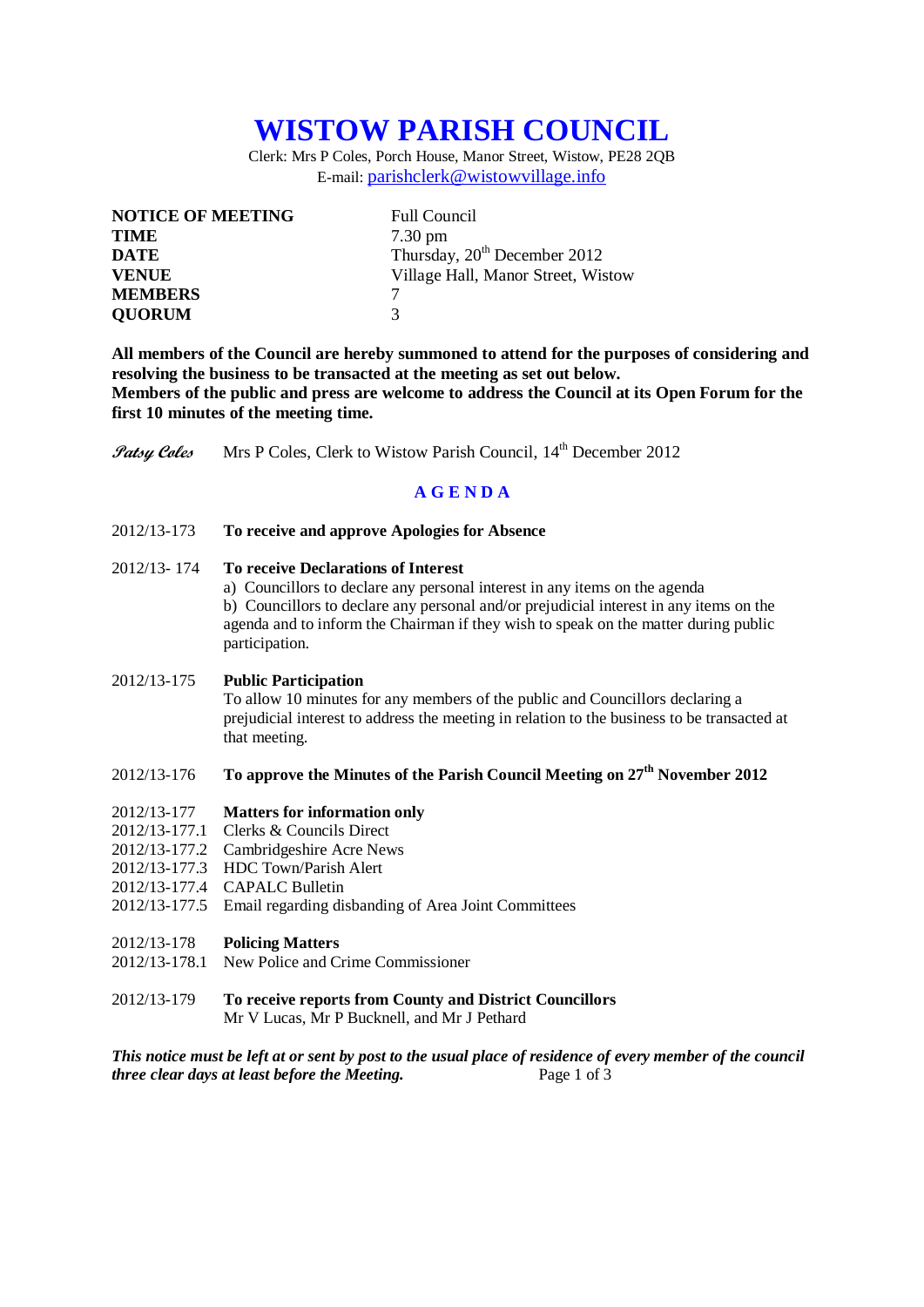Page 2

| 2012/13-180                                                                                                                                                                        | <b>Finance</b><br>a) to approve the Financial Statement including cash flow<br>b) to approve payment of outstanding amounts :<br>Mrs P Coles - December salary (rates as per minute no. 8e<br>of the meeting dated the 15/12/09) now paid quarterly<br>Street light power<br>Douglas Tonks quarterly salary payment | £ 182.80, see below<br>£ 270.59<br>£624.03 |  |
|------------------------------------------------------------------------------------------------------------------------------------------------------------------------------------|---------------------------------------------------------------------------------------------------------------------------------------------------------------------------------------------------------------------------------------------------------------------------------------------------------------------|--------------------------------------------|--|
| 2012/13-181<br>2012/13-181.1<br>2012/13-181.2                                                                                                                                      | Correspondence<br>Email from Dr Manwaring regarding ditches on the allotments<br>Email from AWA regarding sewer problems in Kingston Way now solved.                                                                                                                                                                |                                            |  |
| 2012/13-182<br>2012/13-182.1<br>2012/13-182.2                                                                                                                                      | To consider any Planning Applications received<br>None received<br>Plot 1 Orchard House site, Mill Road now named Hawthorn House                                                                                                                                                                                    |                                            |  |
| 2012/13-183<br>2012/13-183.1                                                                                                                                                       | <b>Highway Warden Scheme/Road and Traffic Issues</b><br>Update on actions following Mr Dransfield's concerns re drainage from foot path 1 to<br>Broughton. A gulley has been dug into the drain.                                                                                                                    |                                            |  |
| 2012/13-184<br>2012/13-184.1<br>2012/13-184.2<br>2012/13-184.3                                                                                                                     | <b>Update on Playground</b><br>Repairs to path<br>Safety report from Digley still awaited.<br>Annual renewal of leases onto playground                                                                                                                                                                              |                                            |  |
| 2012/13-185<br>2012/12-185.1                                                                                                                                                       | Precept for 2013/14<br>Our precept request has been submitted but there has been correspondence from<br>CAPALC explaining that recent changes in legislation means that our precept will not be<br>confirmed until the Band D rating is decided.                                                                    |                                            |  |
| 2012/13-186<br>2012/13-186.1                                                                                                                                                       | <b>Connecting Cambridgeshire - Broadband update</b><br>Update from Mr Leigh on current situation.                                                                                                                                                                                                                   |                                            |  |
| 2012/13-187<br>2012/13-187.1                                                                                                                                                       | <b>Code of Conduct Training</b><br>The Clerk has contacted the Monitoring Officer regarding training which is available on<br>26 <sup>th</sup> February at 7pm. It has been requested that we invite other Parishes to join us.                                                                                     |                                            |  |
| 2012/13-188                                                                                                                                                                        | <b>Parish Plan Working Parties Feedback and Updates</b><br>Mr McInnes<br>a-Litter<br>b- Countryside<br>Mr Carter<br>c- Village Hall<br>Mr MacInness<br>d - Parish Plan Review - Dr Farrar/Mr Bucknell/Ms Robinson/Mr Carter                                                                                         |                                            |  |
| This notice must be left at or sent by post to the usual place of residence of every member of the council<br><i>three clear days at least before the Meeting.</i> Page $2$ of $3$ |                                                                                                                                                                                                                                                                                                                     |                                            |  |